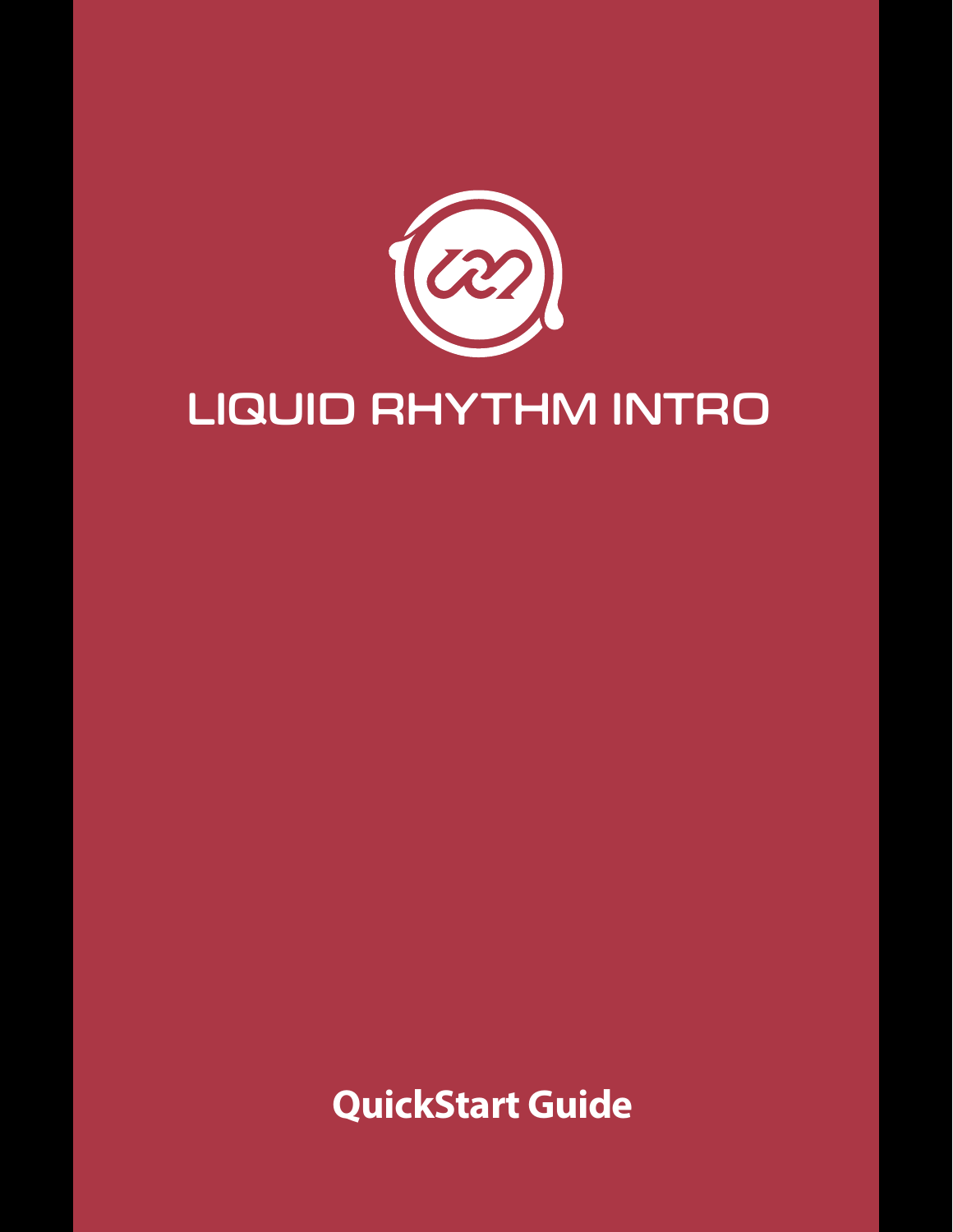Edition 1.1 December 2013

*Liquid Rhythm Quick Start Guide written by* Haig Beylerian Saro Migirdicyan Dave Beckford

#### *Legal Notices*

This product is subject to the terms and conditions of a software license agreement.

This user manual is copyrighted  $\odot$  2013 by WaveDNA Inc., (hereafter "WaveDNA"), with all rights reserved. Under copyright laws, this user manual may not be duplicated in whole or in part without the written consent of WaveDNA.

Product features, specifications, system requirements and availability are subject to change without notice.

#### *Document Feedback*

We are constantly looking for ways to improve our documentation. If you have any comments, corrections or suggestions regarding our documentation, please email us at info@wavedna.com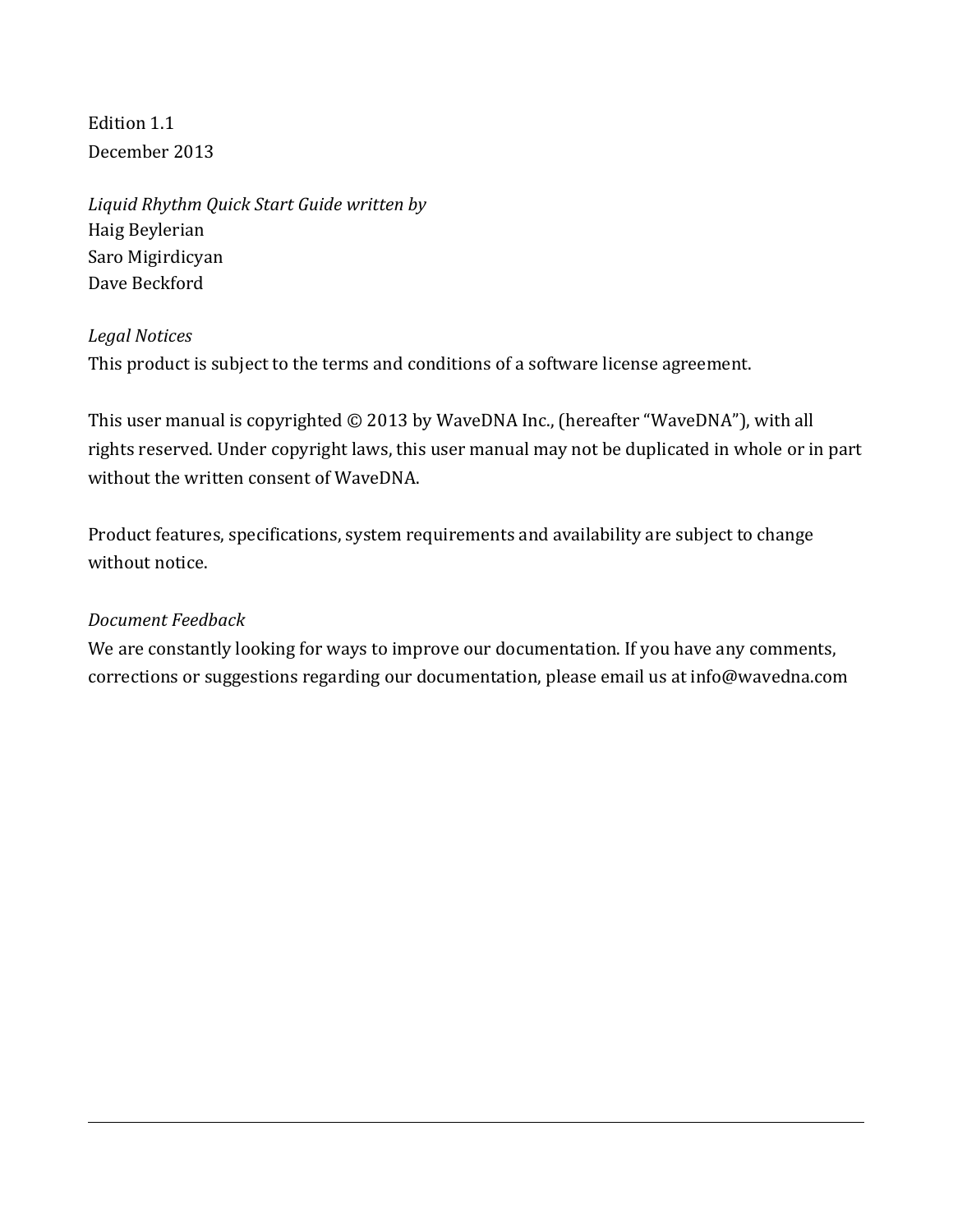*From everyone at WaveDNA, welcome to Liquid Rhythm and thank you for supporting our software.* To get started quickly, click Help > Load Demo Beat in Liquid Rhythm's menu bar to load a demo *beat* in Liquid Rhythm (be sure to save any work you already have open).

**Tip:** Please consult the information on this page before reading on. It will help you proceed with clarity.

### Introductory Liquid Rhythm Notation Crash-course



This larger layer is called a BarForm. It consists of groupings of two or three.

### A Color Map of Liquid Rhythm

Use this as a reference if you have difficulty locating any of the panels discussed in this guide.

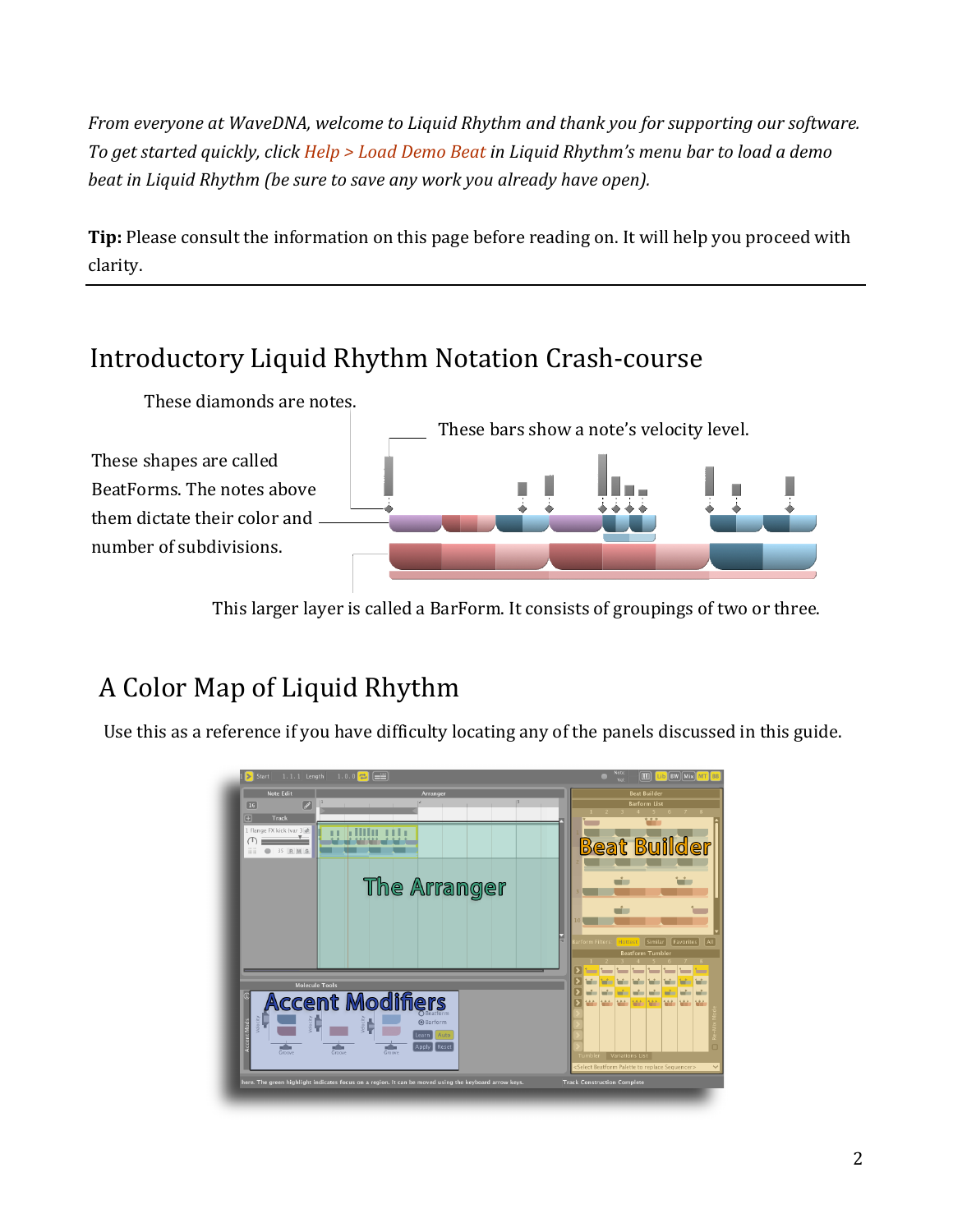## Part 1: The Beat Builder

See that panel on the right? That's the Beat Builder. Click any region in the Arranger to activate it.

Use it to quickly insert one bar rhythm patterns into the Arranger. Try clicking any pattern in the BarForm List to swap it into the region(s) you have selected in the Arranger.

> **TIP**: You can right-click any pattern on this list and add it to the Favorites list.

Click Similar to show results in the BarForm List closely related to the region you have selected. 

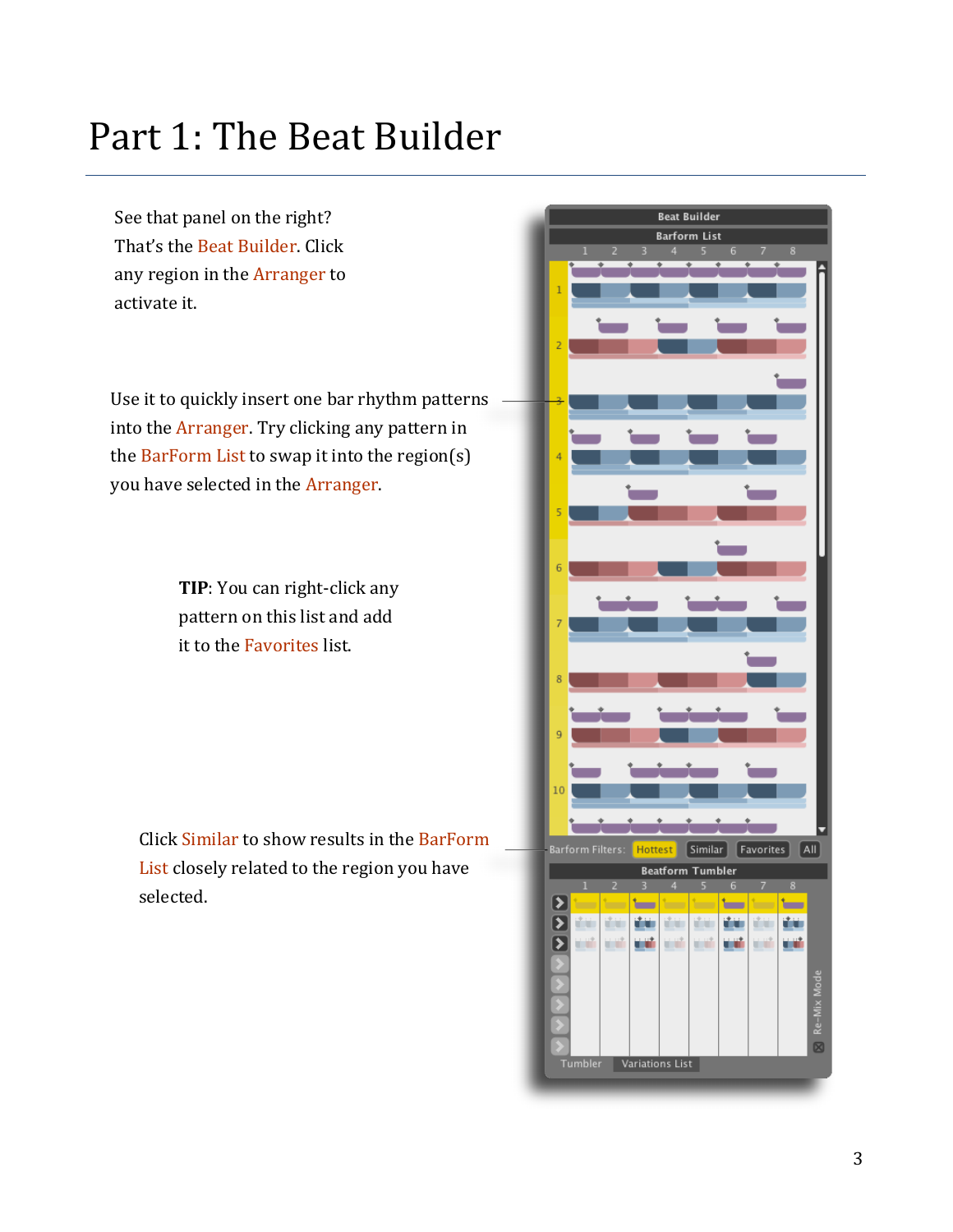The BeatForm Tumbler contains a list of potential variations on each beat in the pattern selected in the above BarForm List. 

When a region(s) is empty, all the tumblers will be greyed as in the image to the right. Click a pattern to activate it, and note how your selections here appear in the region(s) you've selected in the Arranger.



**TIP:** Double-click a pattern to deselect it.

By default, the purple  $(8<sup>th</sup> note)$ , dark and light blue (two  $16<sup>th</sup>$ ), and three shades of red  $(16<sup>th</sup>$  note triplets) patterns populate this list. Click any to insert it into the pattern above.



Click any of the arrows on the left side of the BeatForm Tumbler to quickly assign the adjacent pattern across the entire bar.

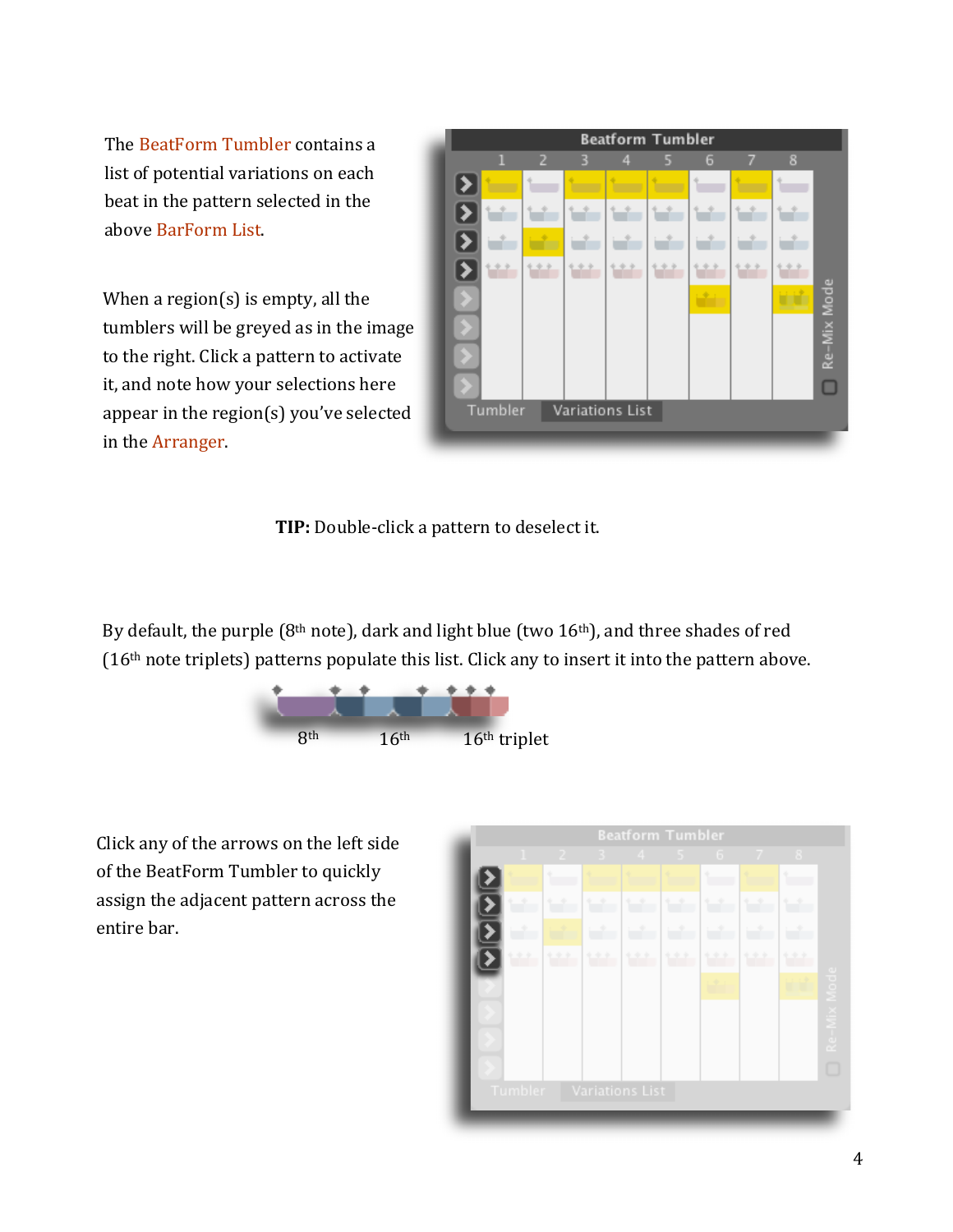## Part 2: Accent Modifiers

The Accent Modifiers are located on the far left of the Molecule Tools panel.



Use them to make Velocity and Groove adjustments to multiple notes within multiple regions in the Arranger simultaneously. Now, select multiple regions in the arranger by holding  $[command]/[ctrl]$  and clicking on them.



The vertical sliders affect velocity.

The horizontal sliders affect groove.





Hover your mouse over a slider and notice how *both* the slider and the affected notes in the selected regions turn bright yellow. Use this visual aid to keep track of what notes you're affecting the velocity and/or groove of.



Click-and-drag any handle to resize a slider. Velocity and groove values will be humanized accordingly.